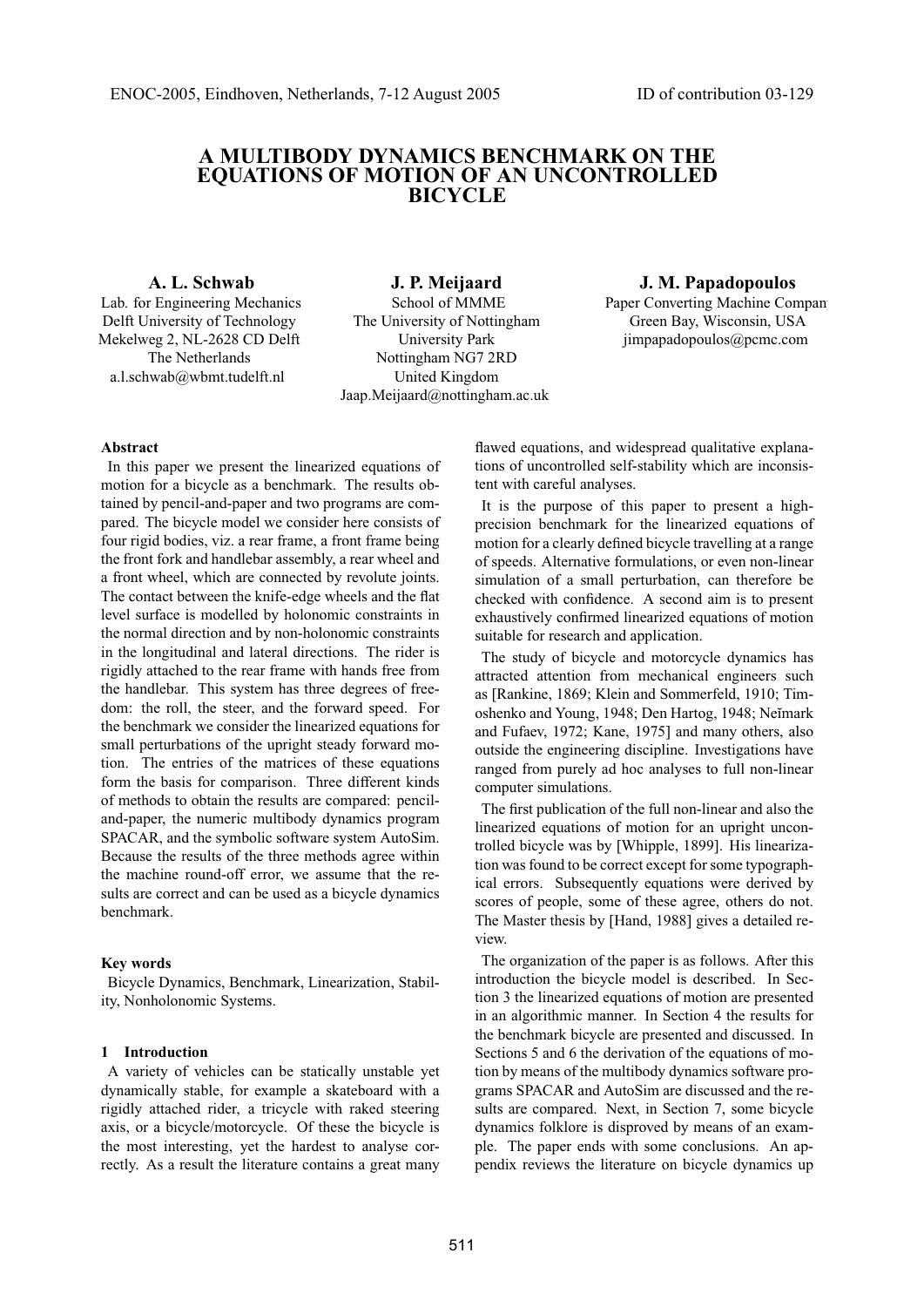

Figure 1. Bicycle model together with the coordinate system, the degrees of freedom, and the parameters.

until 1988 and shows the listings of the bicycle model input for the multibody dynamics software programs.

### **2 Bicycle Model**

The mechanical model of the bicycle consists of four rigid bodies, viz. the rear frame with the rider rigidly attached to it, the front frame being the front fork and handle bar assembly and the two knife-edge wheels. These bodies are interconnected by revolute hinges at the steering head between the rear frame and the front frame and at the two wheel hubs. In the reference configuration, all bodies are symmetric relative to the bicycle midplane. The contact between the stiff nonslipping wheels and the flat level surface is modelled by holonomic constraints in the normal direction and by non-holonomic constraints in the longitudinal and lateral direction. There is no friction, apart from the idealized friction between the non-slipping wheels and the surface, nor propulsion and no rider control, the socalled hands free coasting operation. These assumptions make the model energy-conserving. In the reference position, the global Cartesian coordinate system is located at the rear-wheel contact point  $O$ , where the x-axis points in the longitudinal direction of the bicycle and the z-axis is directed downwards. Figure 1 shows the directions of the axes, where the terminology used mainly follows the SAE recommended practice as described in the report SAE-J607e [SAE, 2001], last revised in 1976.

The mechanical model of the bicycle has three degrees of freedom: the roll angle  $\phi$  of the rear frame, the steering angle  $\delta$ , and the rotation  $\theta_r$  of the rear wheel with respect to the rear frame. The angles are defined as follows. The orientation of the rear frame with respect to the global reference frame  $O-xyz$  is given by a sequence of three angular rotations: a yaw rotation,  $\psi$ , about the z–axis, a roll rotation,  $\phi$ , about the rotated x– axis, and a pitch rotation,  $\theta$ , about the rotated y–axis. These rotations are materialized and depicted in Fig-

| Parameter               |                                                                                                                                               | Value                                                                                                            |  |  |  |  |
|-------------------------|-----------------------------------------------------------------------------------------------------------------------------------------------|------------------------------------------------------------------------------------------------------------------|--|--|--|--|
|                         | Symbol                                                                                                                                        |                                                                                                                  |  |  |  |  |
| Wheel base              | $\boldsymbol{w}$                                                                                                                              | $1.02 \text{ m}$                                                                                                 |  |  |  |  |
| Trail                   | $\ddot{t}$                                                                                                                                    | 0.08 <sub>m</sub>                                                                                                |  |  |  |  |
| Head angle              | $\alpha$                                                                                                                                      | arctan(3)                                                                                                        |  |  |  |  |
| Gravity                 | g                                                                                                                                             | 9.81 N/kg                                                                                                        |  |  |  |  |
| Forward speed           | $\boldsymbol{v}$                                                                                                                              | variable m/s                                                                                                     |  |  |  |  |
| Rear wheel              |                                                                                                                                               |                                                                                                                  |  |  |  |  |
| Radius                  | $R_{rw}$                                                                                                                                      | 0.3 m                                                                                                            |  |  |  |  |
| Mass                    | $m_{\tau w}$                                                                                                                                  | 2 kg                                                                                                             |  |  |  |  |
| Mass moments of inertia | $(A_{xx}, A_{yy}, A_{zz})$                                                                                                                    | $(0.06, 0.12, 0.06)$ kgm <sup>2</sup>                                                                            |  |  |  |  |
| Rear frame              |                                                                                                                                               |                                                                                                                  |  |  |  |  |
| Position centre of mass | $(x_{rf}, y_{rf}, z_{rf})$                                                                                                                    | $(0.3, 0, -0.9)$ m                                                                                               |  |  |  |  |
| Mass                    | $m_{rf}$                                                                                                                                      | $85 \text{ kg}$                                                                                                  |  |  |  |  |
| Mass moments of inertia | $\begin{bmatrix} B_{xx} & 0 & B_{xz} \\ B_{yy} & 0 \end{bmatrix} \begin{bmatrix} 9.2 & 0 & 2.4 \\ & 11 & 0 \end{bmatrix}$<br>$B_{zz}$<br>sym. | kgm <sup>2</sup><br>2.8                                                                                          |  |  |  |  |
| Front frame             |                                                                                                                                               |                                                                                                                  |  |  |  |  |
| Position centre of mass | $(x_{ff}, y_{ff}, z_{ff})$                                                                                                                    | $(0.9, 0, -0.7)$ m                                                                                               |  |  |  |  |
| Mass                    |                                                                                                                                               | $4 \text{ kg}$                                                                                                   |  |  |  |  |
| Mass moments of inertia | $\begin{array}{c} m_{ff} \\ C_{xx} \stackrel{0}{\stackrel{0}{\sim}} C_{xz} \\ C_{yy} \stackrel{0}{\stackrel{0}{\sim}} \end{array}$            | $0.0546 \quad 0 \quad -0.0162$<br>0.06<br>$\Omega$                                                               |  |  |  |  |
|                         | $C_{zz}$<br>sum.                                                                                                                              | $\mathrm{kgm}^2$<br>0.0114                                                                                       |  |  |  |  |
| Front wheel             |                                                                                                                                               |                                                                                                                  |  |  |  |  |
| Radius                  | $R_{fw}$                                                                                                                                      | 0.35 m                                                                                                           |  |  |  |  |
| Mass                    | $m_{fw}$                                                                                                                                      | 3 kg                                                                                                             |  |  |  |  |
|                         |                                                                                                                                               | Mass moments of inertia $\left( D_{xx}, D_{yy}, D_{zz} \right) \left( 0.14, 0.28, 0.14 \right)$ kgm <sup>2</sup> |  |  |  |  |

Table 1. Parameters for the benchmark bicycle from Figure 1.

ure 5 by three hinges in series,  $(1)$ ,  $(2)$ , and  $(3)$ , mounted at the rear hub. The steering angle  $\delta$  is the rotation of the front frame with respect to the rear frame about the steering axis. Due to the non-holonomic constraints there are four extra kinematic coordinates which describe, together with the degrees of freedom, the configuration of the system [Schwab and Meijaard, 2003]. The four kinematic coordinates are taken here as the Cartesian coordinates  $x$  and  $y$  of the rear-wheel contact point, the yaw angle  $\psi$  of the rear frame, and the rotation  $\theta_f$  of the front wheel with respect to the front frame.

The dimensions and mechanical properties of the benchmark model are presented in Table 1. The system is symmetric about the vertical longitudinal plane and the wheels are rotationally symmetric about their axles. The mass moments of inertia are given at the centre of mass of the individual bodies and along the global  $xyz$ -axes.

### **3 Linearized Equations of Motion**

This section gives an algorithmic presentation of the linearized equations of motion for the bicycle model under study as derived by [Papadopoulos, 1987]. The equations of motion are obtained by pencil-and-paper using D'Alembert's principle and linear and angular momentum balances. They are expressed in terms of small changes in the degrees of freedom  $\phi$ , the rear frame roll angle, and  $\delta$ , the steering angle, from the upright straight ahead configuration  $\phi_0 = 0$ ,  $\delta_0 = 0$ , at a forward speed of  $v = -\dot{\theta}_r R_{rw}$ .

Let us consider the bicycle from Figure 1 and Table 1. The subscripts used are:  $rw$  for the rear wheel,  $rf$  for the rear frame,  $f\dot{f}$  for the front frame,  $f\dot{f}$  for the front wheel,  $t$  for the total system,  $f$  for the front assembly which is the front frame plus the front wheel,  $x, y$ , and z are the directions along the global  $xyz$ -axes, and  $\lambda$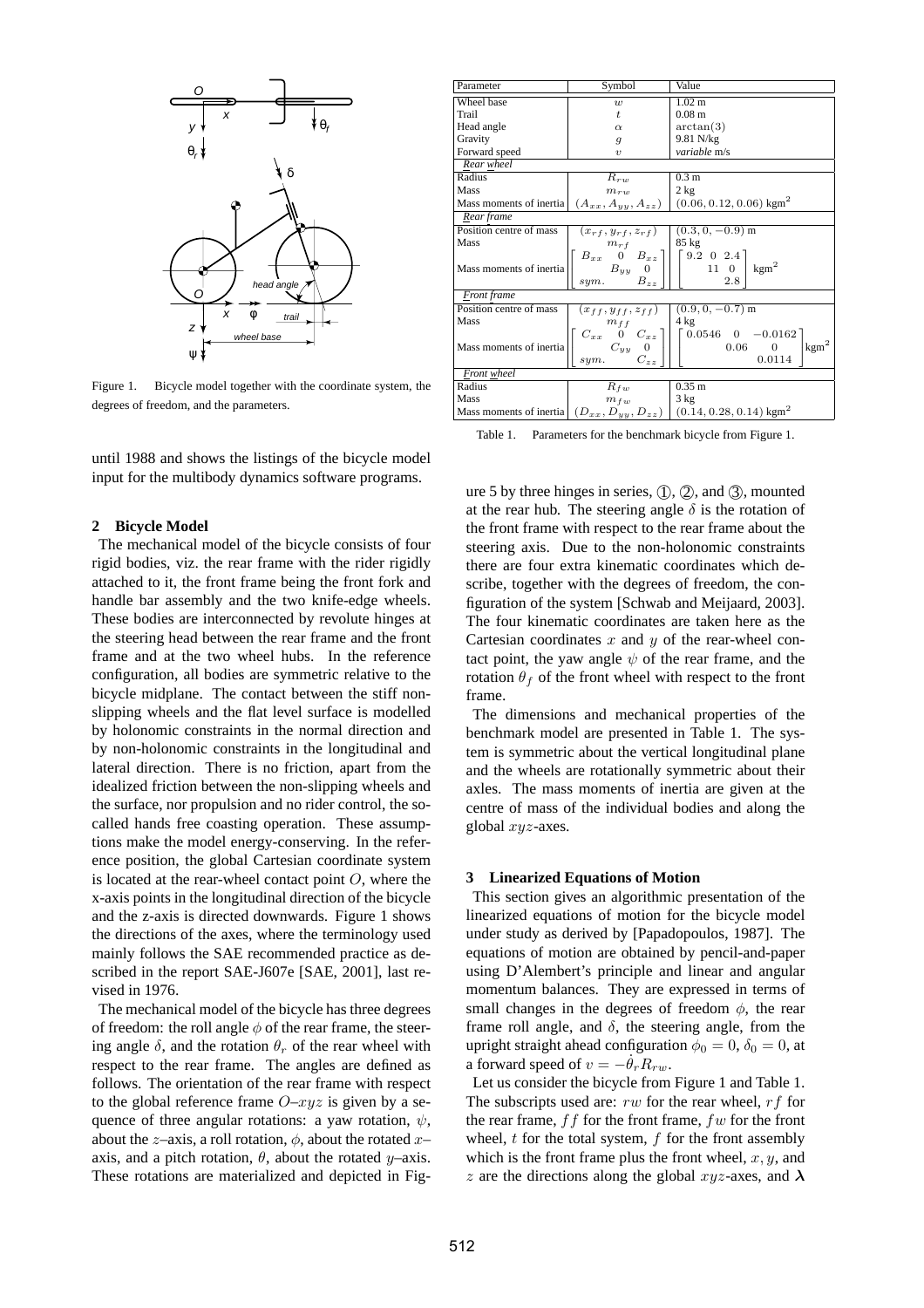is the direction of the steering axis pointing downward. Then the algorithm is as follows. For the system as a whole, calculate the total mass and the corresponding centre of mass with respect to the origin  $O$  as

$$
m_t = m_{rw} + m_{rf} + m_{ff} + m_{fw}, \qquad (1)
$$

$$
x_t = (x_{rf}m_{rf} + x_{ff}m_{ff} + w m_{fw})/m_t, \quad (2)
$$

$$
z_t = \left(-R_{rw}m_{rw} + z_{rf}m_{rf} + z_{ff}m_{ff} - (3)\right)
$$

$$
R_{fw}m_{fw})/m_t.
$$

For the system as a whole, calculate the relevant mass moments and products of inertia at the origin O along the global axes as

$$
T_{xx} = A_{xx} + B_{xx} + C_{xx} + D_{xx} + m_{rw} R_{rw}^2 + (4)
$$
  

$$
m_{rf} z_{rf}^2 + m_{ff} z_{ff}^2 + m_{fw} R_{fw}^2,
$$

$$
T_{xz} = B_{xz} + C_{xz} - m_{rf}x_{rf}z_{rf} - m_{ff}x_{ff}z_{ff} + (5)
$$

$$
m_{fw}wR_{fw},
$$

$$
T_{zz} = A_{zz} + B_{zz} + C_{zz} + D_{zz} + m_{rf}x_{rf}^2 +
$$
  
\n
$$
m_{ff}x_{ff}^2 + m_{fw}w^2.
$$
 (6)

Now determine the same properties for the front assembly, being the front frame and the front wheel, as

$$
m_f = m_{ff} + m_{fw},\tag{7}
$$

$$
x_f = (x_{ff}m_{ff} + w m_{fw})/m_f, \tag{8}
$$

$$
z_f = (z_{ff}m_{ff} - R_{fw}m_{fw})/m_f, \qquad (9)
$$

and calculate the relevant mass moments and products of inertia for the front assembly at the centre of mass of the front assembly along the global axes as

$$
F_{xx} = C_{xx} + D_{xx} + m_{ff}(z_{ff} - z_f)^2 + (10)
$$

$$
m_{fw}(R_{fw} + z_f)^2,
$$

$$
F_{xz} = C_{xz} - m_{ff}(x_{ff} - x_f)(z_{ff} - z_f) + (11)
$$

$$
m_{fw}(w - x_f)(R_{fw} + z_f),
$$

$$
F_{zz} = C_{zz} + D_{zz} + m_{ff}(x_{ff} - x_f)^2 + (12)
$$
  

$$
m_{fw}(w - x_f)^2.
$$

Let  $\lambda$  be the angle of the steering axis  $\lambda$  =  $(\sin(\lambda), 0, \cos(\lambda))^T$  with the global z-axis in the vertical plane,

$$
\lambda = \pi/2 - \alpha. \tag{13}
$$

Calculate the perpendicular distance that the centre of mass of the front assembly is ahead of the steering axis,

$$
u = (x_f - w - t)\cos(\lambda) - z_f \sin(\lambda). \quad (14)
$$

Calculate for the front assembly the relevant mass moments and products of inertia along the steering axis and the global axes at points where they intersect as

$$
F_{\lambda\lambda} = m_f u^2 + F_{xx} \sin(\lambda)^2 +
$$
  
\n
$$
2F_{xz} \sin(\lambda) \cos(\lambda) + F_{zz} \cos(\lambda)^2,
$$
\n(15)

$$
F_{\lambda x} = -m_f u z_f + F_{xx} \sin(\lambda) + F_{xz} \cos(\lambda),
$$
 (16)

$$
F_{\lambda z} = m_f u x_f + F_{xz} \sin(\lambda) + F_{zz} \cos(\lambda). \quad (17)
$$

Define the ratio of the mechanical trail (i.e. the perpendicular distance that the front wheel contact point is behind the steering axis) to the wheelbase as

$$
f = t \cos(\lambda)/w.
$$
 (18)

Calculate for the rear and the front wheel the angular momentum along the y-axis divided by the forward speed, together with their sum as

$$
S_r = A_{yy}/R_{rw},\tag{19}
$$

$$
S_f = D_{yy}/R_{fw},\tag{20}
$$

$$
S_t = S_r + S_f. \tag{21}
$$

Define a frequently appearing static moment term as

$$
S_u = m_f u + f m_t x_t. \tag{22}
$$

Now the linearized equations of motion for the bicycle expressed in the degrees of freedom  $\mathbf{q}^d = (\phi, \delta)^T$  have the form

$$
\mathbf{M}\ddot{\mathbf{q}}^d + [\mathbf{C1} \cdot v]\dot{\mathbf{q}}^d + [\mathbf{K0} + \mathbf{K2} \cdot v^2]\mathbf{q}^d = \mathbf{f}^d, (23)
$$

with a constant mass matrix, M, a "damping" matrix  $C1 \cdot v$  which is linear in the forward speed, and a stiffness matrix which is the sum of a constant part, K0, and a part,  $K2 \cdot v^2$ , which is quadratic in the forward speed. The linearized equation of motion for the third degree of freedom, the rotation  $\theta_r$  of the rear wheel, is decoupled from the first two (23) and takes on the very simple form of:  $\ddot{\theta}_r = 0$ . This means that the forward speed remains constant for small changes in the upright configuration. The forces on the righthand side,  $f^d$ , are the applied forces which are energetically dual to the degrees of freedom  $q^d$ . For the bicycle model the first is  $M_{\phi}$ , the action-reaction roll moment between the fixed space and the rear frame. In practice such a torque could be applied by side wind, or by a parent teaching a child to ride. The second is  $M_{\delta}$ , the action-reaction steering moment between the rear frame and the front frame. This is the torque that would be applied by a rider's hands, a steering springdamper, or a controller. In the case of an ordinary uncontrolled bicycle, both of these moments are taken to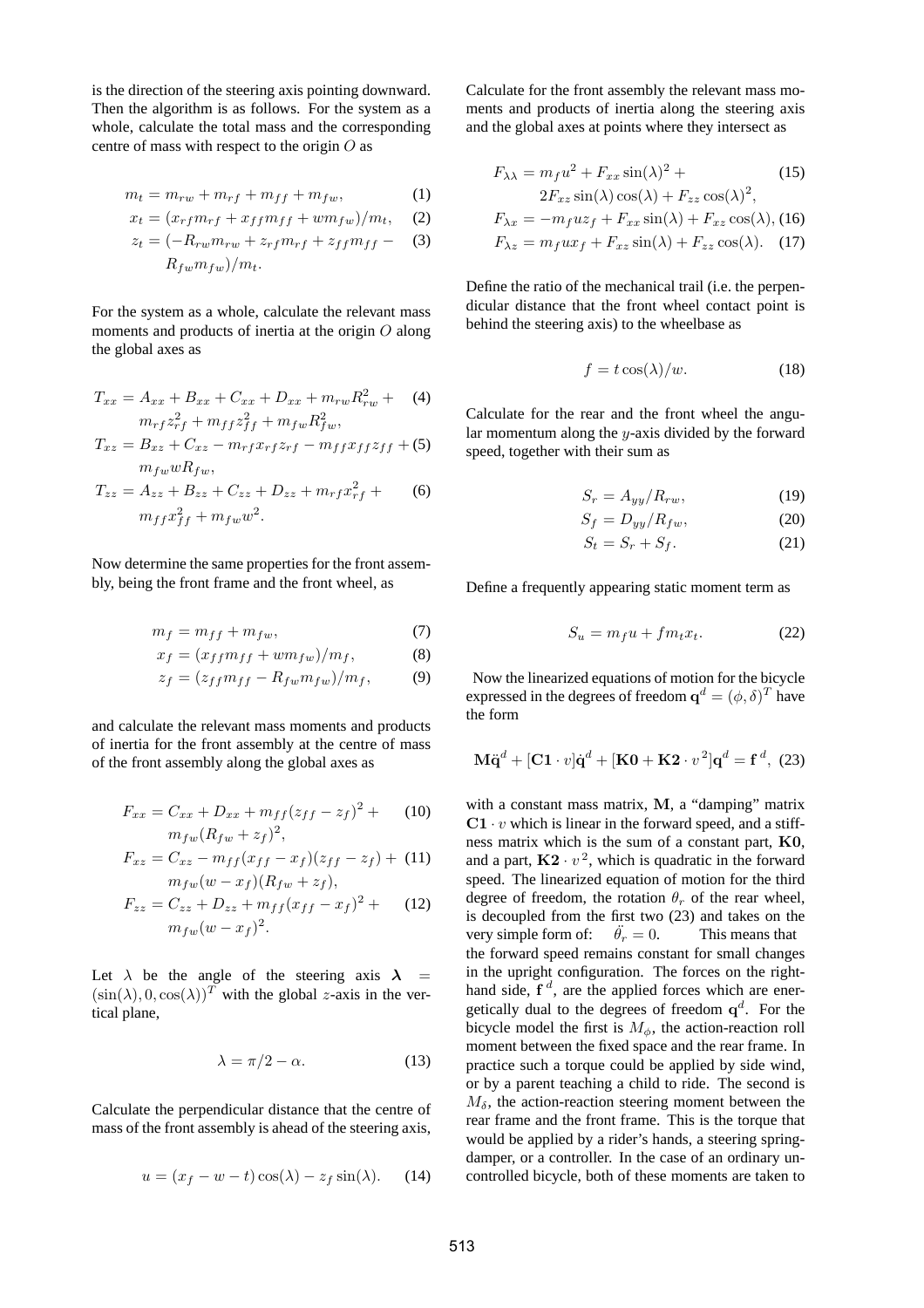be zero. The elements of the mass matrix are

$$
M(1, 1) = T_{xx},
$$
  
\n
$$
M(1, 2) = F_{\lambda x} + f T_{xz},
$$
  
\n
$$
M(2, 1) = M(1, 2),
$$
  
\n
$$
M(2, 2) = F_{\lambda \lambda} + 2f F_{\lambda z} + f^{2} T_{zz}.
$$
\n(24)

The velocity-independent elements of the stiffness matrix are

$$
K0(1,1) = gm_t z_t,
$$
  
\n
$$
K0(1,2) = -gS_u,
$$
  
\n
$$
K0(2,1) = K0(1,2),
$$
  
\n
$$
K0(2,2) = -gS_u \sin(\lambda),
$$
\n(25)

and the elements of the stiffness matrix to be multiplied by the square of the forward speed are

$$
K2(1, 1) = 0,
$$
  
\n
$$
K2(1, 2) = (S_t - m_t z_t) \cos(\lambda)/w,
$$
  
\n
$$
K2(2, 1) = 0,
$$
  
\n
$$
K2(2, 2) = (S_u + S_f \sin(\lambda)) \cos(\lambda)/w.
$$
 (26)

Finally, the "damping" matrix which is to be multiplied by the forward speed is given by

$$
C1(1, 1) = 0,C1(1, 2) = fS_t + S_f \cos(\lambda) + T_{xz} \cos(\lambda)/w - fm_t z_t,C1(2, 1) = -(fS_t + S_f \cos(\lambda)),
$$
(27)  

$$
C1(2, 2) = F_{\lambda z} \cos(\lambda)/w + f(S_u + T_{zz} \cos(\lambda)/w).
$$

### **4 Results**

Substitution of the parameter values from Table 1 results in the following values for the entries in the mass matrix from  $(24)$ ,

$$
\mathbf{M} = \begin{bmatrix} 80.812\ 100\ 000\ 000\ 02, 2.323\ 431\ 426\ 235\ 49 \\ 2.323\ 431\ 426\ 235\ 49, 0.301\ 265\ 709\ 342\ 56 \\ 28 \end{bmatrix},
$$

the constant stiffness matrix from (25),

$$
\mathbf{K0} = \begin{bmatrix} -794.119\ 500\ 000\ 000, -25.739\ 089\ 291\ 258\\ -25.739\ 089\ 291\ 258, & -8.139\ 414\ 705\ 882 \end{bmatrix} \tag{29}
$$

the stiffness matrix from (26) which is proportional to the square of the forward speed

$$
\mathbf{K2} = \begin{bmatrix} 0, 76.406\,208\,759\,656\,57\\ 0, 2.675\,605\,536\,332\,18 \end{bmatrix},\qquad(30)
$$



Figure 2. Eigenvalues  $\lambda$  from the linearized stability analysis for the benchmark bicycle from Figure 1 and Table 1 where the solid lines correspond to the real part of the eigenvalues and the dashed line corresponds to the imaginary part of the eigenvalues, in the forward speed range of  $0 \le v \le 10$  m/s. The zero crossings of the real part of the eigenvalues are for the weave motion at the weave speed  $v_w =$ 4.302 m/s and for the capsize motion at capsize speed  $v_c = 6.057$ m/s, and there is a double real root at  $v_d = 0.694$  m/s, for more accurate values see Table 2. The asymptotically stable speed range for the bicycle is  $v_w < v < v_c$ .

and finally the the "damping" matrix from (27) which depends linearly on the forward speed

$$
\mathbf{C1} = \begin{bmatrix} 0, 33.773 869 475 930 10 \\ -0.848 234 478 256 93, 1.706 965 397 923 87 \end{bmatrix}.
$$
\n(31)

### **4.1 Linearized Stability, Eigenvalues**

The stability of the bicycle in the upright steady motion at constant forward speed can be investigated by the homogeneous linearized equations of motion from (23). We start with the usual assumption of an exponential motion with respect to time for the small variations in the degrees of freedom  $\mathbf{q}^d = (\phi, \delta)^T$ which then takes the form  $\mathbf{q}^d = \mathbf{q}_0^d \exp(\lambda t)$ . Substitution into the linearized equations of motion leads to an eigenvalue problem. For the bicycle model under study the characteristic equation of this eigenvalue problem is a polynomial in the eigenvalues  $\lambda$  of order four. The coefficients in this polynomial are themselves polynomials in the forward speed  $v$ , since some coefficients of the linearized equations of motion have a linear or quadratic dependency on  $v$ . The solutions of the characteristic polynomial for a range of forward speeds are the root loci of the eigenvalues  $\lambda$ , which are shown in Figure 2. Eigenvalues with a positive real part correspond to unstable motions whereas eigenvalues with a negative real part result in asymptotically stable mo-

,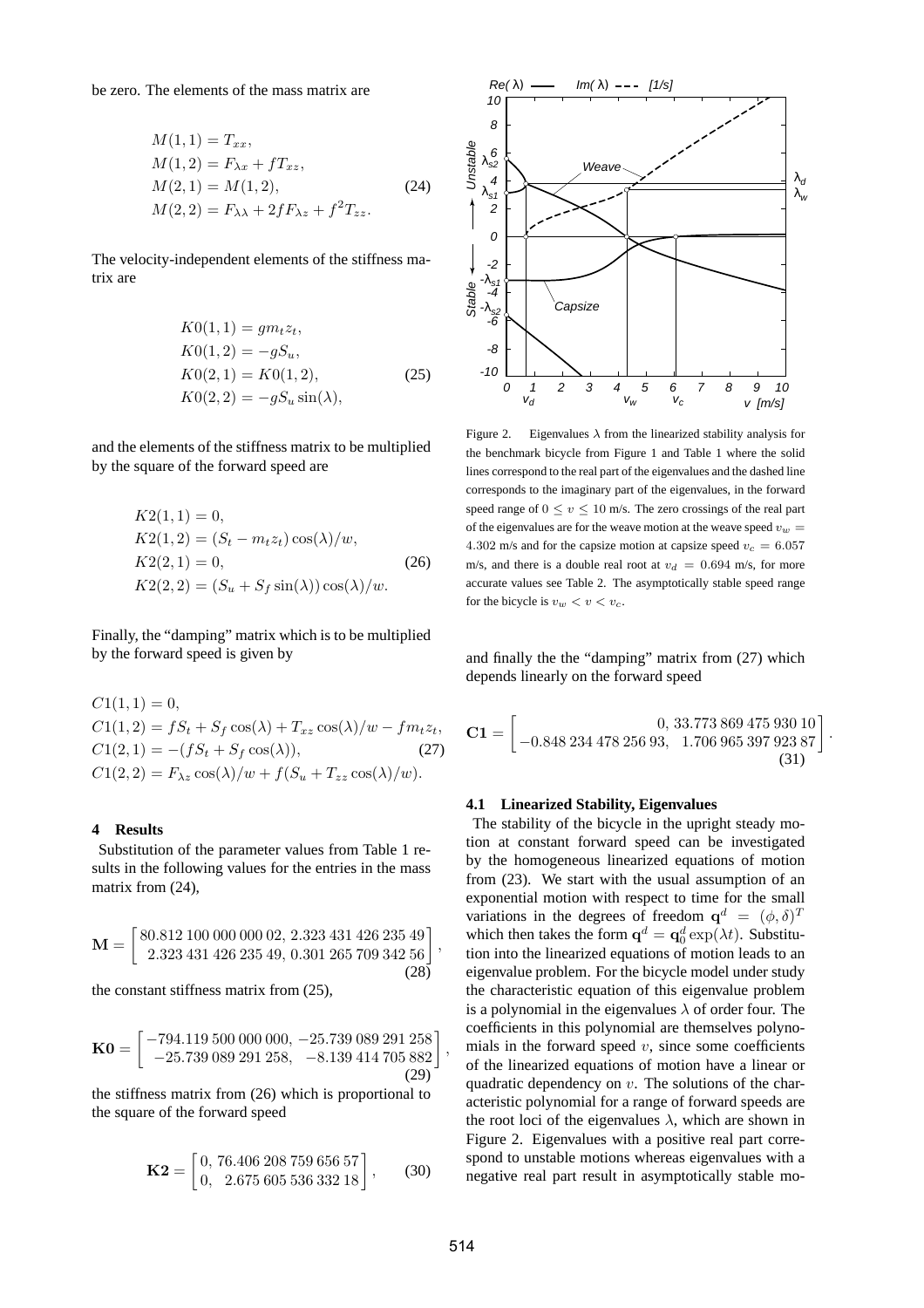| $\lambda$ [1/s]                               | $\eta$                        |
|-----------------------------------------------|-------------------------------|
| $\lambda_{s1} = \pm 3.131\,435\,844\,365\,21$ | $\mathsf{m}/$                 |
| $\lambda_{s2} = \pm 5.58775411479234$         | 0                             |
| $\lambda_d = 3.795\,471\,790\,345\,88$        | 1                             |
| $\lambda_w = 0 \pm 3.35397971418750i$         | $\mathfrak{D}_{\mathfrak{p}}$ |
|                                               | $\mathcal{F}$                 |
|                                               |                               |

Table 2. Some characteristic values for the forward speed  $v$  and the eigenvalues  $\lambda$  from the linearized stability analysis for the benchmark bicycle from Figure 1 and Table 1 in the forward speed range of  $0 \leq$  $v \le 10$  m/s. With two static eigenvalues at zero speed, a double root at the speed  $v_d$ , the weave speed  $v_w$ , and the capsize speed  $v_c$ .

tions. Complex conjugated eigenvalues give rise to oscillatory motions. For the bicycle model there are two significant eigenmodes, called capsize mode and weave mode. The capsize motion is a non-oscillatory motion in which, when unstable, the bicycle just falls over like a capsizing ship. The weave motion is an oscillatory motion in which the bicycle sways about the headed direction. At very low speed,  $0 < v < 0.5$  m/s, there are two positive and two negative eigenvalues which correspond to an inverted pendulum-like motion of the bicycle. Then at  $v_d = 0.694$  m/s two real eigenvalues become identical and start forming a conjugated pair; this is where the oscillatory weave motion emerges. At first this motion is unstable but at  $v_w = 4.302$  m/s these eigenvalues cross the real axis in a Hopf bifurcation and the weave motion becomes stable until infinity. After this bifurcation the frequency of the weave motion is almost proportional to the forward speed. Meanwhile the capsize motion, which was stable for low speed, crosses the real axis in a pitchfork bifurcation at  $v_c = 6.057$  m/s and the motion becomes mildly unstable. We call a motion mildly unstable when the eigenvalues have a absolute value which is smaller than  $2 s^{-1}$ , in which case it is fairly easy to stabilize the motion manually. With further increase in speed, the capsize eigenvalue approaches zero. Some characteristic values for the forward speed v and the eigenvalues  $\lambda$  as introduced above are presented with fifteen significant digits in Table 2.

We conclude that the speed range for which the bicycle shows asymptotically stable behaviour is  $v_w < v <$  $v_c$ , although from a practical point of view one could say that the bicycle is easy to balance for all speeds above 2 m/s.

#### **4.2 Eigenvalues for Comparison**

In order to test the equations of motion against any other set of equations, usually with a different choice of state variables, we present the eigenvalues with fifteen significant digits in a tabulated form. Eigenvalues are objective and coordinate free. Table 3 presents the real and imaginary part of the weave speed for the forward speed range of  $0 \le v \le 10$  m/s, note that there is no weave motion at low speed. The eigenvalues for the capsize mode and stable steering mode, a mode with a steering angle much larger than the lean angle, are

| $\boldsymbol{\eta}$         | $Re(\lambda_{weave})$   | $\text{Im}(\lambda_{weave})$ |  |  |  |
|-----------------------------|-------------------------|------------------------------|--|--|--|
| $\lceil m/s \rceil$         | $\lceil 1/s \rceil$     | $\lceil 1/s \rceil$          |  |  |  |
|                             |                         |                              |  |  |  |
|                             | 3.544 205 145 548 87    | 0.803 758 373 000 36         |  |  |  |
| $\mathcal{D}_{\mathcal{L}}$ | 2.693 674 773 305 74    | 1.678 828 917 907 97         |  |  |  |
| 3                           | 1.720 957 788 279 10    | 2.296 625 407 427 06         |  |  |  |
| 4                           | 0.436 362 119 499 78    | 3.008 741 465 795 03         |  |  |  |
| 5                           | $-0.79697469803521$     | 4.346 861 189 884 42         |  |  |  |
| 6                           | $-1.57453700454148$     | 5.738 444 449 263 20         |  |  |  |
|                             | $-2.20568381912667$     | 7.034 232 043 107 23         |  |  |  |
| 8                           | $-2.77722722386188$     | 8.275 247 335 273 91         |  |  |  |
| 9                           | $-3.316$ 436 963 837 01 | 9.483 978 499 142 20         |  |  |  |
| 10                          | $-3.83529322057269$     | 10.672 131 916 701 23        |  |  |  |

Table 3. Eigenvalues  $\lambda$  from the linearized stability analysis for the oscillatory weave motion for the benchmark bicycle from Figure 1 and Table 1 in the forward speed range of  $0 \le v \le 10$  m/s.

| $\eta$              | $\lambda_{capsize}$         | $\lambda$ ss                 |
|---------------------|-----------------------------|------------------------------|
| $\lceil m/s \rceil$ | $\lceil 1/s \rceil$         | [1/s]                        |
| 0                   | $-3.131\,435\,844\,365\,21$ | $-5.587\,754\,114\,792\,34$  |
|                     | $-3.13245620008379$         | $-7.19874287916933$          |
| 2                   | $-3.079$ 168 373 984 22     | $-8.793\ 758\ 748\ 938\ 05$  |
| 3                   | $-2.67238026944602$         | $-10.49790167157835$         |
| 4                   | $-1.51501679210113$         | $-12.32886259951956$         |
| 5                   | $-0.34996685568058$         | $-14.270\,027\,689\,026\,00$ |
| 6                   | $-0.00994044780929$         | $-16.29771827204015$         |
| 7                   | 0.102 808 114 149 01        | $-18.39096199298364$         |
| 8                   | 0.145 690 334 393 54        | $-20.533\,546\,191\,913\,53$ |
| 9                   | 0.161 289 013 155 47        | $-22.713\ 514\ 178\ 876\ 04$ |
| 10                  | 0.164 852 473 666 66        | $-24.922\ 153\ 914\ 075\ 30$ |

Table 4. Eigenvalues  $\lambda$  from the linearized stability analysis for the capsize motion and the stable steering (ss) motion for the benchmark bicycle from Figure 1 and Table 1 in the forward speed range of  $0 \leq$  $v \leq 10$  m/s.

presented in Table 4.

### **5 Equations of Motion Derived with the Numeric Program SPACAR**

SPACAR is a program system written in Fortran-77 for dynamic analysis of multibody systems, based on a finite element technique. Starting from the principles as laid out by [Besseling, 1964], this software was initiated in the seventies by [Van Der Werff, 1977], and has been further developed among others by [Jonker, 1988; Jonker and Meijaard, 1990; Meijaard, 1991; Schwab, 2002]. The SPACAR program can handle mechanical systems of rigid and flexible bodies that are interconnected by complex joints in both open and closed kinematic loops and may have rolling contacts. The dynamical equations are given for a set of minimal coordinates rather than with the aid of Lagrangian multipliers. Besides doing forward dynamic analysis, the system is also capable of deriving the numeric coefficients for the linearized equations of motion in any given configuration and state of motion of the system. With the help of a rather limited number of finite element types it is possible to model a wide class of systems. Typ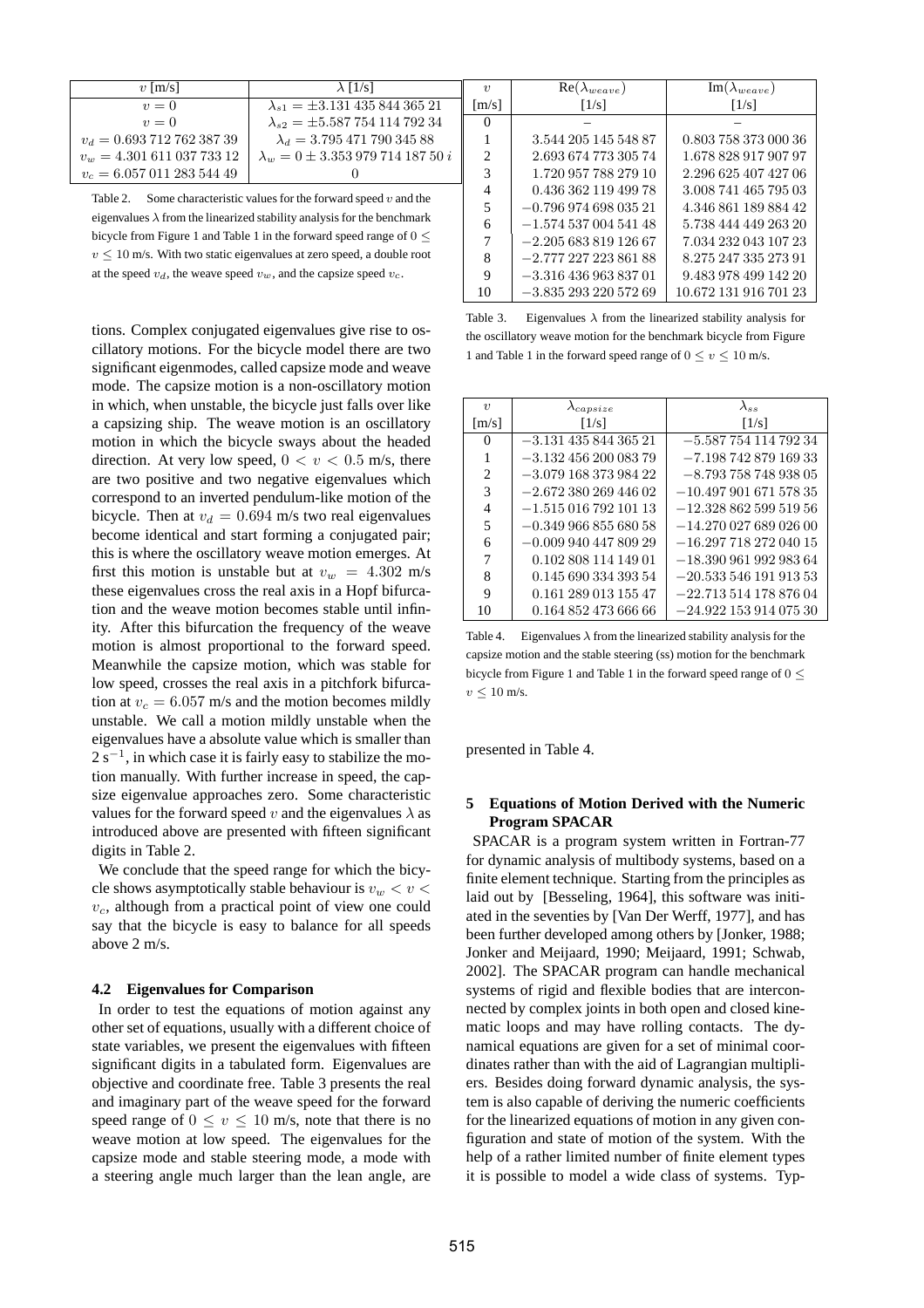ical types of elements are beam, truss and hinge elements, while more specialized elements can be used to model complex joint connections, transmissions of motion [Schwab and Meijaard, 1999a], and rolling contact as in road vehicles and track-guided vehicles [Schwab and Meijaard, 1999b; Schwab and Meijaard, 2003].

The SPACAR model for the benchmark bicycle is sketched in Figure 5, whereas the input file for the SPACAR program describing this model is presented in Appendix B. The model consists of two knife-edge rigid wheel elements, two rigid bodies for the front and the rear frame, and six hinge elements for describing relative rotations. The elements describing the three degrees of freedom are the relative rotations in: hinge  $\Omega$  for the roll angle  $\phi$ , hinge  $\Theta$  for the steering angle  $\delta$ , and hinge  $\ddot{q}$  for the rotation  $\theta_r$  of the rear wheel with respect to the rear frame. The four kinematic coordinates can be found in the model as the  $x$  and  $y$  components of node  $\overline{9}$  which is the rear-wheel contact point, the relative rotation in hinge  $\Gamma$  for the yaw angle  $\psi$ , and the relative rotation in hinge  $(12)$  for the rotation  $\theta_f$ of the front wheel with respect to the front frame.

The entries in the matrices of the linearized equations of motion (23) as determined by the numeric program SPACAR agree with the values presented in Section 4, where at most the fifteenth digit may differ a unit.

### **5.1 Non-linear Dynamic Response**

When an uncontrolled bicycle is in its stable speed range, roll and steer perturbations die away in a seemingly damped fashion. However, the system conserves energy and the perturbation energy has been transformed into energy of forward travel. As the forward speed is affected only to second order, linearized equations do not capture this. Therefore a nonlinear dynamic analysis with SPACAR is performed on the benchmark bicycle model to demonstrate this phenomenon. The initial conditions at  $t = 0$  are (an upright position)  $(\phi, \delta, \theta_r) = (0, 0, 0)$  at a forward speed of  $v = 4.5$  m/s, which is within the stable speed range of the linearized analysis, and a small perturbation of the angular roll velocity of  $\phi = 0.5$  rad/s. Then, in Figure 3, the dynamic response clearly shows a small increase of the forward velocity  $v$  while the perturbed lateral motions die out. The same figure shows that the period for the roll and the steer motion is approximately  $T_0 = 1.73$  s, which compares well with the 1.734 s from the linearized stability analysis. Note also the small phase lag of the steering motion  $\delta$  relative to the roll motion  $\dot{\phi}$ .

## **6 Linearized Equations of Motion Derived with the Symbolic Program Autosim**

With the multibody dynamics program AutoSim [Sayers, 1991a; Sayers, 1991b], the equations of motion for a mechanical system can be derived in a symbolic form. The program is mainly designed for analysing systems of rigid bodies that are interconnected by prismatic



Figure 3. Non-linear dynamic response of the benchmark bicycle from Figure 1 and Table 1, with the angular roll velocity  $\dot{\phi}$ , the angular steering velocity  $\dot{\delta}$ , and the forward speed  $v = -\dot{\theta}_r R_{rw}$ for the initial conditions:  $(\phi, \delta, \theta_r)_0 = (0, 0, 0)$  and  $(\dot{\phi}, \dot{\delta}, v)_0 =$  $(0.5 \text{ rad/s}, 0, 4.5 \text{ m/s})$  for a time period of 5 seconds.

and revolute joints and are arranged in a tree topology. Additional constraints can be imposed on the system for taking into account kinematic closed loops, special joints or non-holonomic constraints. Additional holonomic constraints, however, cannot be solved in general in a symbolic form for the dependent coordinates: an iterative numerical solution for these coordinates is needed, which destroys the purely symbolic nature of the equations. Non-holonomic constraints are generally linear in the velocities and can be solved for the dependent velocities.

The methods used for deriving the equations of motion are mainly based on Kane's approach [Kane, 1968], with some minor modifications. The program is written in Lisp [Steele, 1990] and consists of a set of definitions of functions, macros and data structures. The definitions give procedures for handling algebraic expressions, for modelling of components of multibody systems such as bodies, points, joints and forces, for formulating the equations of motion and for generating output. The input file for an analysis is a Lisp program and the full language is available to the user. The modeller has a fairly good control over the formulation of the equations of motion, while user-defined forces are easy to add.

The equations of motion are obtained in the form

$$
\dot{\mathbf{q}} = \mathbf{S}(\mathbf{q}, t)\mathbf{u}, \n\dot{\mathbf{u}} = [\mathbf{M}(\mathbf{q}, t)]^{-1} \mathbf{Q}(\mathbf{q}, \mathbf{u}, t).
$$
\n(32)

Here, q are the generalized coordinates, u are the generalized velocities, S is the kinematic matrix that relates the rates of the generalized coordinates to the generalized speeds, M is the system matrix, and Q contains all force terms and velocity dependent inertia terms.

A standard option for linearization is available, which, however, is not applicable for systems with closed kinematic loops (e.g. the front-wheel ground contact of a bicycle). Fortunately, for the highly symmetric bicycle model, the dependent coordinate, the pitch angle, remains zero to first order, for which special case the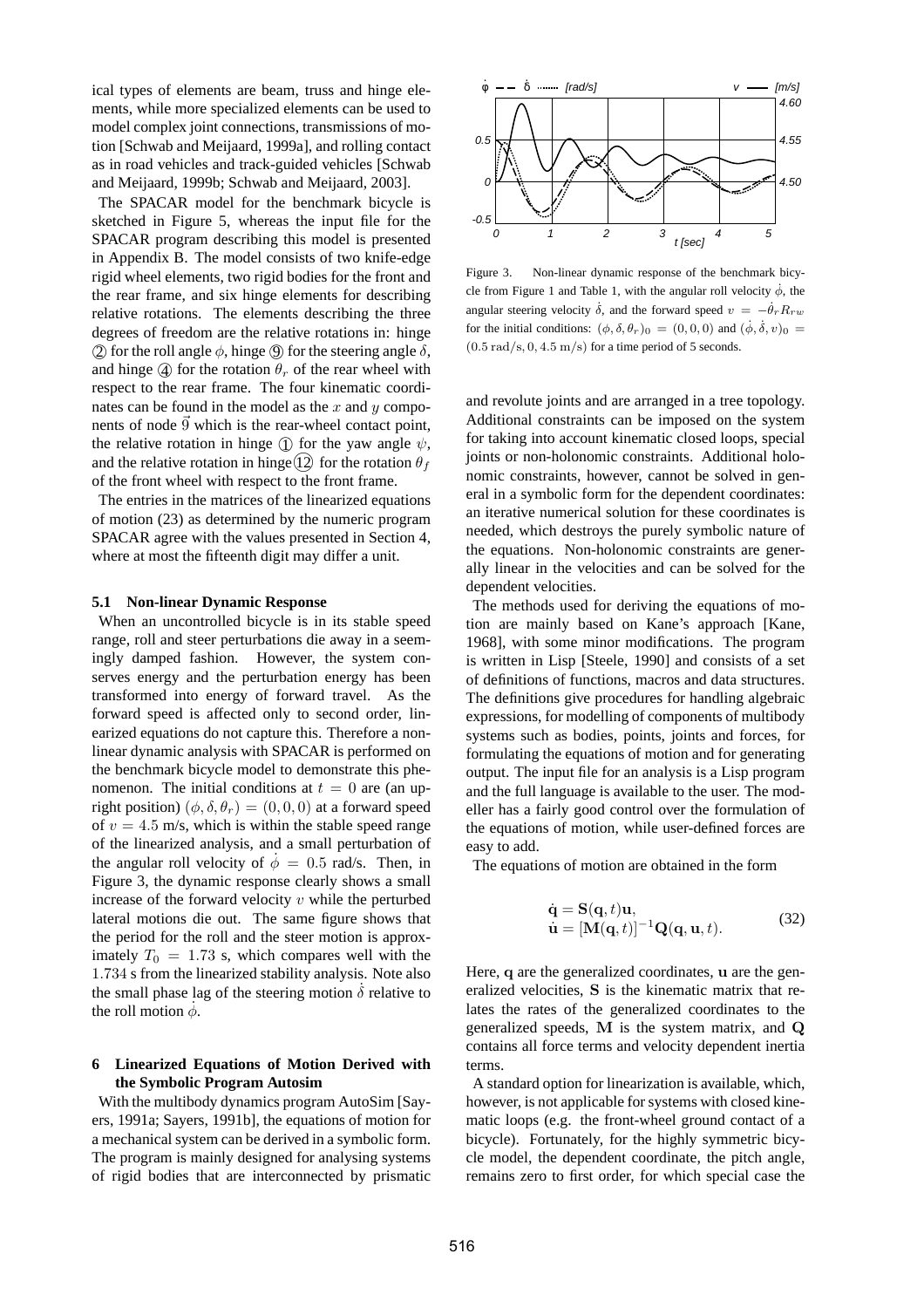linearization option gives the right results. The output consists of a MatLab script file that calculates the matrices of the linearized equations.

The input file used for the bicycle model is listed in Appendix C. The generalized coordinates and velocities are the same as those in the SPACAR model. Two massless intermediate reference frames have been introduced: the yawing frame describes the in-plane translation and yawing of the rear frame, and the rolling frame describes the rolling of the rear frame with respect to the yawing frame. These additional frames automatically satisfy the holonomic constraint at the rear wheel, and also give a better control over the choice of the generalized coordinates. The holonomic constraint at the front wheel and the four non-holonomic constraints are explicitly defined in the input file.

The entries in the matrices of the linearized equations of motion (23) as determined by the program AutoSim agree with the values presented in Section 4, where at most the fifteenth digit may differ a unit.

### **7 Bicycle Dynamics Folklore**

The world of bicycle dynamics is filled with folklore. For instance, some publications persist in the necessity of positive trail or gyroscopic effect of the wheels for the existence of a forward speed range with uncontrolled stable operation. Here we will show, by means of a counter example, that this is not necessarily the case.

Consider the bicycle model from Section 2 but with the following dimensions and mechanical properties. The wheel base is 1.2 m at zero trail, and the head angle is 85 degrees. Both wheels are massless and have a diameter of 0.35 m. The mass distribution of the rear frame is modelled by two point masses, one of 40 kg upfront at  $(x, z) = (1.5, -0.6)$  m and one of 40 kg at the rear contact point. The latter has to insure contact at the rear wheel, but gives no contribution to the linearized equations of motion. The front fork has a mass of 1 kg located at front hub,  $(x, z) = (1.2, 0.35)$  m and zero mass moment of inertia. Gravity is 9.81 N/kg.

The eigenvalue analysis on the linearized equations of motion results in a weave speed of  $v_w = 2.815$  m/s for this model and no capsize speed, see Figure 4. Inspection of the eigenvalues for a wide forward speed range shows that the capsize motion is always stable and that *all* eigenvalues above the weave speed have a negative real part. In other words, this bicycle with zero trail and zero gyroscopic effect shows asymptotically stable uncontrolled motion for the broad forward speed range of  $2.815 \le v \le \infty$  m/s.

## **8 Conclusions**

If we compare the results obtained by the three methods, it appears that the coefficients for the linearized equations agree with each other and the difference are only caused by the finite precision of the numeric calculations: the relative errors are less than 1 part in  $10^{14}$ .



Figure 4. Eigenvalues  $\lambda$  from the linearized stability analysis for a bicycle with zero trail and no gyroscopic effects from Section 7. The solid lines correspond to the real part of the eigenvalues and the dashed line corresponds to the imaginary part of the eigenvalues, in the forward speed range of  $0 \le v \le 10$  m/s. The zero crossing of the real part of the eigenvalues is for the weave motion at the weave speed  $v_w = 4.302$  m/s and there are three double real roots at  $v = 0.022$ , 6.014, and 8.089 m/s. The asymptotically stable speed range for this bicycle is  $v_w < v < \infty$ .

This gives us confidence that the presented results are correct and the problem can be used as a benchmark test for multibody dynamics simulations.

Starting from the given basic model for the bicycle, more elaborate models can be developed. These may include the finite width of the tires, control torque at the handle bar, relative motion between the rider and the rear frame and tire models that include wheel slips and compliance.

#### **Acknowledgement**

Special thanks are extended to Andy Ruina for stimulating, supporting, hosting, and guiding this work on bicycle dynamics, and to Andrew Dressel for his work on the graphical user interface to the JBike6 program: the Matlab implementation of the linearized equations of motion presented here. The second author, J. P. Meijaard, was supported by the Engineering and Physical Sciences research Council (EPSRC) of the U.K.

### **References**

- Adiele, C. (1979). *Two wheeled vehicle design*, M.Eng. Thesis, Sibley School of Mechanical and Aerospace Engineering, Cornell University, Ithaca, NY.
- Besseling, J. F. (1964). "The complete analogy between the matrix equations and the continuous field equations of structural analysis," in *International symposium on analogue and digital techniques applied to aeronautics: Proceedings*, Presses Académiques Européennes, Bruxelles, pp. 223–242.
- Bower, G. S. (1915). "Steering and stability of singletrack vehicles", *The Automobile Engineer* **V**, pp. 280–283.

Carvallo, M. E. (1900). "Theorie du mouvement du ´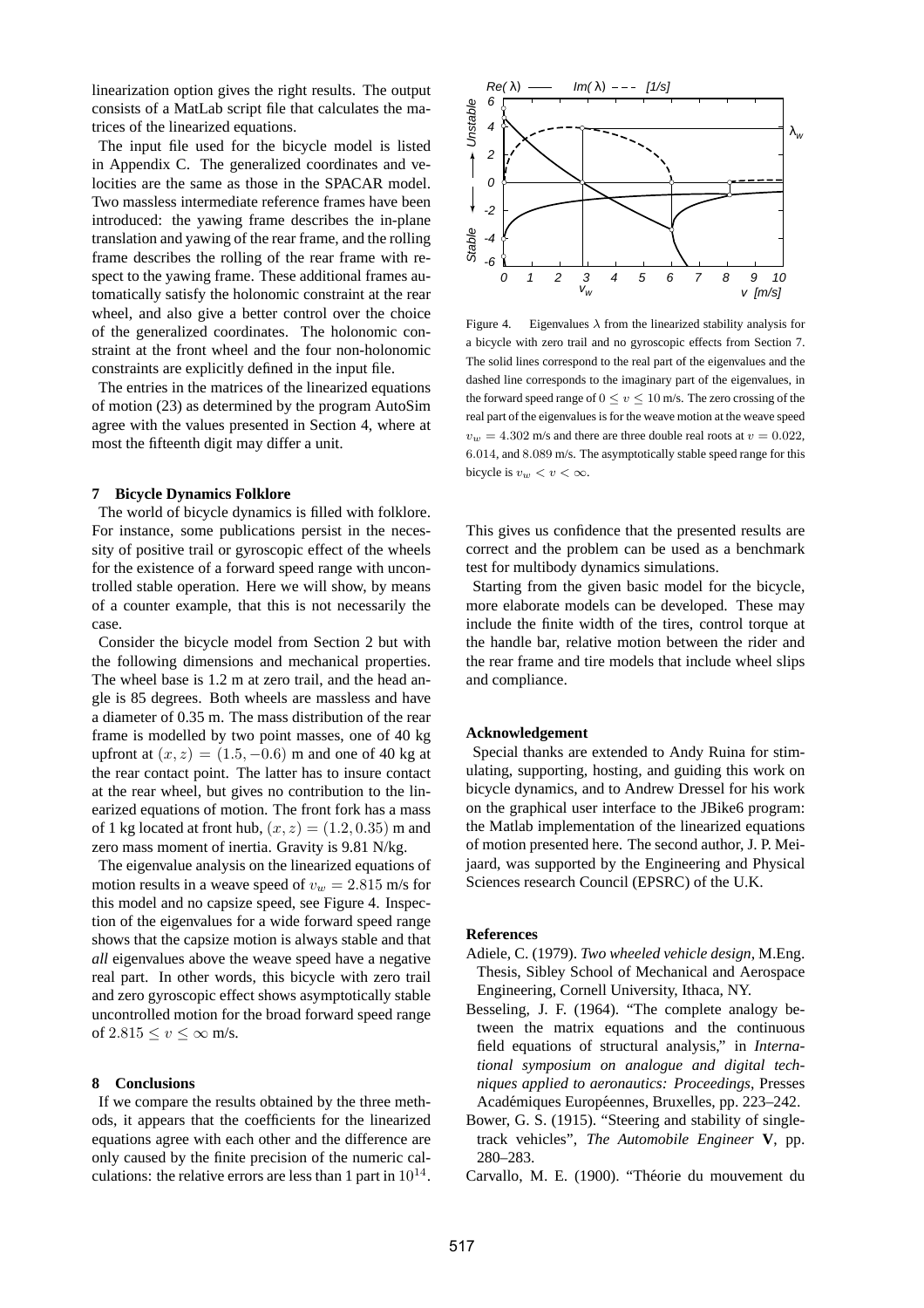Monocycle et de la Bicyclette," *Journal de L'Ecole Polytechnique*, Series 2, Part 1, Volume 5, "Cerceau et Monocyle", 1900, pp. 119–188, Part 2, Volume 6, "Théorie de la Bicyclette", 1901, pp. 1-118.

- Collins, R. N. (1963). *A Mathematical Analysis of the Stability of Two-Wheeled Vehicles* PhD Thesis, Dept. of Mechanical Engineering, University of Wisconsin.
- Den Hartog, J. P. (1948). *Mechanics*, McGraw-Hill, New York and London.
- Döhring, E. (1955). "Stability of single-track vehicles," (Translated by J. Lotsof, March 1957) Technical report, Institut für Fahrzeugtechnik, Technische Hochschule Braunschweig, Forschung Ing.-Wes. **21**(2), pp 50–62.
- Eaton, D. J. (1973). *Man-Machine Dynamics in the Stabilization of Single-Track Vehicles*, PhD Thesis, University of Michigan.
- Gobas, L. G. (1978). "Controlled and programmed motion of a bicycle on a plane," *Mechanics of solids* **13**(6), p. 18. (Translated to english by Allerton Press. Cited in translation as Izv. AN SSSR. "Mekhanika Tverdogo Tela," Vol. 13, No. 6, pp. 22–28, 1978.)
- Hand, R. S. (1988). *Comparisons and Stability Analysis of Linearized Equations of Motion for a Basic Bicycle Model*, MSc Thesis, Cornell University.
- Jonker, J. B. (1988). *A Finite Element Dynamic Analysis of Flexible Spatial Mechanisms and Manipulators,* PhD Thesis, Delft University Press, Delft.
- Jonker, J. B., and Meijaard, J. P. (1990). "SPACAR— Computer program for dynamic analysis of flexible spatial mechanisms and manipulators," in *Multibody Systems Handbook*, W. Schiehlen (ed.), Springer-Verlag, Berlin, pp. 123–143.
- Kane, T. R. (1968). *Dynamics*, Holt, Rinehart and Winston, New York.
- Kane, T. R. (1975). "Fundamental kinematic relationships for single-track vehicles", *International Journal for Mechanical Sciences* **17**, pp. 499–504.
- Klein, F., and Sommerfeld, A. (1910). *Über die Theorie des Kreisels*, (Chapter IX, Section 8, "Stabilität des Fahrrads", 1910, pp. 863–884.), Teubner, Leipzig, 1897.
- Loĭcjanskiĭ, L. G., and Luŕe, A. G. (1934) *Course of Theoretical Mechanics*, Vol. 3, ONTI, Moscow, 1934; Vol. 2, 5th ed., GITTL, Moscow, 1955.
- Lowell, J, and McKell, H. D. (1982). "The stability of bicycles," *American Journal of Physics* **50**(12), pp. 1106–1112.
- Mears, B. C. (1988). "Open Loop Aspects of Two Wheeled Vehicle Stability Characteristics," PhD Thesis, University of Illinois at Urbana–Champaign, IL.
- Meijaard, J. P. (1991). "Direct determination of periodic solutions of the dynamical equations of flexible mechanisms and manipulators," *International Journal for Numerical Methods in Engineering* **32**, pp. 1691–1710.
- Ne˘ımark, Ju. I., and Fufaev, N. A. (1967). *Dynamics of Nonholonomic Systems*, (Translated from the Russian edition, Nauka, Moscow, 1967), A.M.S., Providence

RI, 1972.

- Papadopoulos, J. M. (1987). "Bicycle Steering Dynamics and Self-Stability: a Summary Report on Work in Progress", Technical report, Cornell Bicycle Research Project, pp. 1–23 (availabe at: http://tam.cornell.edu/˜ruina/hplab/bicycles.html).
- Pearsall, R. H. (1922). "The stability of a bicycle," *The Institution of Automobile Engineers*, Proceeding Session 1922–23 Part I, Vol. XVII, p 395–404.
- Psiaki, M. L. (1979). *Bicycle Stability: A Mathematical and Numerical Analysis*, Undergradute Thesis, Physics Dept., Princeton University, NJ.
- Rankine, W. J. M. (1869). "On the Dynamical Principles of the Motion of Velocipedes," *The Engineer* **28**, pp. 79, 129, 153, 175.
- Roland, R. D. (1973). "Computer Simulation of Bicycle Dynamics," *Mechanics and Sport*, Vol. 4, ASME, pp. 35–83.
- Roland, R. D., and Massing, D. E. (1971). "A Digital Computer Simulation of Bicycle Dynamics," Cornell Aero. Lab. Rept. YA-3063-K-1.
- Society of Automotive Engineers (2001). "Vehicle Dynamics Terminology–SAE J670e," *2001 SAE Handbook*, SAE international, Warrendale, PA.
- Sayers, M. W. (1991a). "Symbolic Computer Language for Multibody Systems," *Journal of Guidance, Control, and Dynamics* **14**, pp. 1153–1163.
- Sayers, M. W. (1991b). "Symbolic Vector/Dyadic Multibody Formalism for Tree-Topology Systems," *Journal of Guidance, Control, and Dynamics* **14**, pp. 1240–1250.
- Schwab, A. L. (2002). *Dynamics of Flexible Multibody Systems,* PhD Thesis, Delft University of Technology, Delft.
- Schwab, A. L., and Meijaard, J. P. (1999a). "The belt, gear, bearing and hinge as special finite elements for kinematic and dynamic analysis of mechanisms and machines," in Leinonen, T. (ed.), *Proceedings of the Tenth World Congress on the Theory of Machines and Mechanisms*, IFToMM, June 20–24, 1999, Oulu, Finland, Oulu University Press, Vol 4, pp. 1375–1386.
- Schwab, A. L., and Meijaard, J. P. (1999b). "Dynamics of flexible multibody systems having rolling contact: Application of the wheel element to the dynamics of road vehicles," *Vehicle System Dynamics Supplement* **33**, pp. 338–349.
- Schwab, A. L., and Meijaard, J. P. (2003). "Dynamics of Flexible Multibody Systems with Non-Holonomic Constraints: A Finite Element Approach," *Multibody System Dynamics* **10**, pp. 107–123.
- Sharp, R. S. (1971). "The Stability and Control of Motorcycles," *Journal of Mechanical Engineering Science*, **13**(5), pp. 316–329.
- Sharp, R. S., and Jones, C. J. (1977). "The straightrunning stability of single track vehicles," in *Proceedings of the 5th VSD, 2nd IUTAM Symposium*, Vienna, Austria, Sept. 19–23, pp. 334–342.
- Singh, D. V. (1964). *Advanced Concepts of the Stability of Two-Wheeled Vehicle-Application of Mathemat-*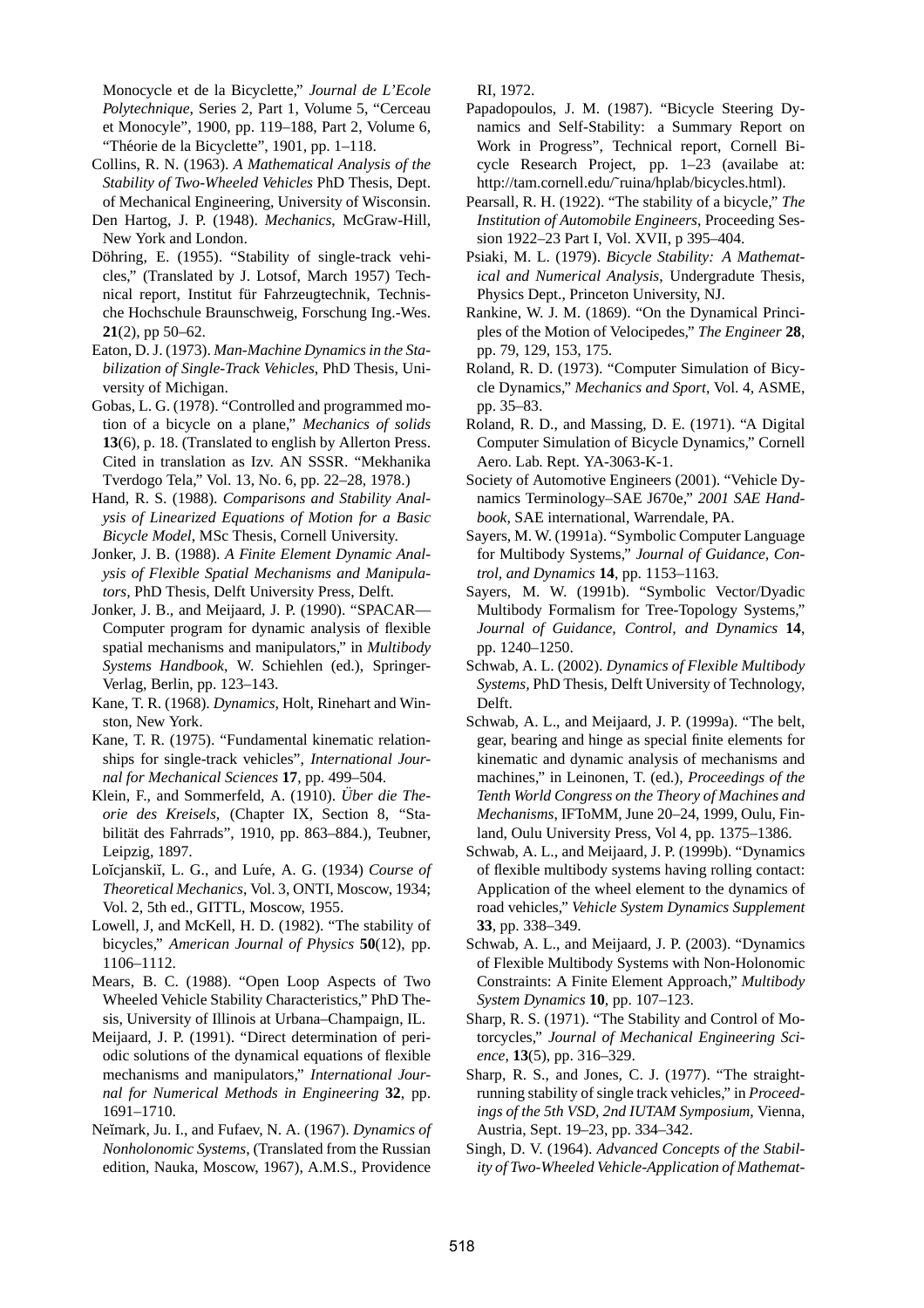*ical Analysis to Actual Vehicles*, PhD Thesis, Dept. of Mechanical Engineering, University of Wisconsin.

- Singh, D. V., and Goel, V. K. (1971). "Stability of Rajdoot Scooter," *SAE Paper 710273*.
- Singh, D. V., and Goel, V. K. (1975). "Stability of single track vehicles," in *Proceedings of IUTAM Symposium*, Delft, the Netherlands, Aug 18–22.
- Steele, G. L., Jr, (1990). *Common Lisp, The Language*, 2nd ed., Digital Press, U.S.A..
- Timoshenko, S., and Young, D. H. (1948). *Advanced Dynamics*, McGraw-Hill Book Company, New York.
- Van Der Werff, K. (1977). *Kinematic and Dynamic Analysis of Mechanisms, a Finite Element Approach,* PhD Thesis, Delft University Press, Delft.
- Van Zytveld, P. J. (1975). *A Method for the Automatic Stabilization of an Unmannned Bicycle*, MSc Thesis, Dept. of Aeronautics and Astronautics, Stanford University, CA.
- Weir, D. H. (1972). *Motorcycle Handling Dynamics and Rider Control and the Effect of Design Configuration on Response and Performance*, PhD Thesis, University of California, LA.
- Weir, D. H., and Zellner, J. W. (1978). "Lateraldirectional motorcycle dynamics and rider control," Technical report 780304, Society of Automotive Engineers, Warrendale, PA.
- Whipple, F. J. W. (1899). "The Stability of the Motion of a Bicycle," *The Quarterly Journal of Pure and Applied Mathematics* **30**, pp. 312–348.

### **A Literature review**

This review is a condensed account of the review presented in the MSc thesis by [Hand, 1988]. Some prior publications where missed. In general the literature had the major defects that few or no authors compared their result with those of others. Of course comparison is difficult because of different choice of variables and combination of equations, different parametrization of the bicycle and lack of model equivalence. Moreover, there are two additional problems. One is that people are making messy complicated equations which were never reduced and use bad notation. The other is that some models are special cases like vertical steering axis or only point masses, zero mass moments of inertia.

Of the twenty sets of equations discussed in this overview only three are fully general and perfectly correct [Döhring, 1955; Singh and Goel, 1971; Weir, 1972]. Five others were little less general as for example principal axis aligned with the steering axis, or had minor and easily corrected errors [Whipple, 1899; Carvallo, 1901; Klein and Sommerfeld, 1910; Timoshenko and Young, 1948; Sharp, 1971]. Three [Collins, 1963; Singh, 1964; Roland, 1973] were too difficult to evaluate and we have reservations about the first two. The remaining eight had missing terms or disagreed in other ways. Only one author [Weir, 1972] explicitly stated that he compared equations.

[Whipple, 1899] He is the first and fully nonlinear

(which we did not validate). His linearized equations agrees very well except for minor typographical errors.

- [Carvallo, 1901]) Not general, massless fork and handle bar, equations are right.
- [Klein and Sommerfeld, 1910] Not general, massless fork and handle bar, equations are right.
- [Bower, 1915] Not general, point masses in special places and vertical steering axis, equations are incorrect.
- [Pearsall, 1922] Special case, inertia along vertical axis, and equations are incorrect.
- [Loĭcjanskiĭ and Lufe, 1934] No review, used by Neimark and Fufaev.
- [Timoshenko and Young, 1948] Very simplified, using point masses and a controlled steering angle, only the lean equations, vertical steering axis, and when we linearize this equation it is correct.
- [Döhring, 1955] He took away the restrictions on the model by Sommerfeld and Klein, and it's all correct.
- [Collins, 1963] General model with driving and drag forces, his equations imply a correct lean equation but we were unable to determine whether they also imply the correct steering equation.
- [Singh, 1964] Rederived Collins equations, added a suspect tire model, and it disagreed with respect to Collins, incorrect.
- [Neĭmark and Fufaev, 1972] General model, ignores the pitch of the rear frame, incorrect.
- [Singh and Goel, 1971] Use Döhring's equations and add steering damping, seemingly correct.
- [Sharp, 1971] General model but with parallel inertia to the steering axis and tire models. The linear analysis is probably correct, in elimination of the tire model he introduces an algebra error, otherwise it is correct.
- [Roland and Massing, 1971] General model with tire model, nonlinear. Unable to linearize, supply missing definitions and appropriate linearize and combine equations to make a comparison.
- [Roland, 1973]) Uses the same equations as Roland & Massing 1971, corrects typos and includes a missing figure.
- [Weir, 1972]) General model with tire models. He is the only author to state explicitly that he compared his equations to any compared work, Sharp 1971, with which his equations are in agreement. Correct.

[Eaton, 1973] No review.

- [Sing and Goel, 1975] Used Sharp's equations and extended, we did not compare.
- [Sharp and Jones, 1977] Sharp 1971 but with a different tire model, when we removed the tire model it agreed.
- [Van Zytveld, 1975] No review.
- [Weir and Zellner, 1978] In the mistaken belief that the Weir 1972 derivation was incorrect they deleted a necessary term and introduced some typos, incorrect.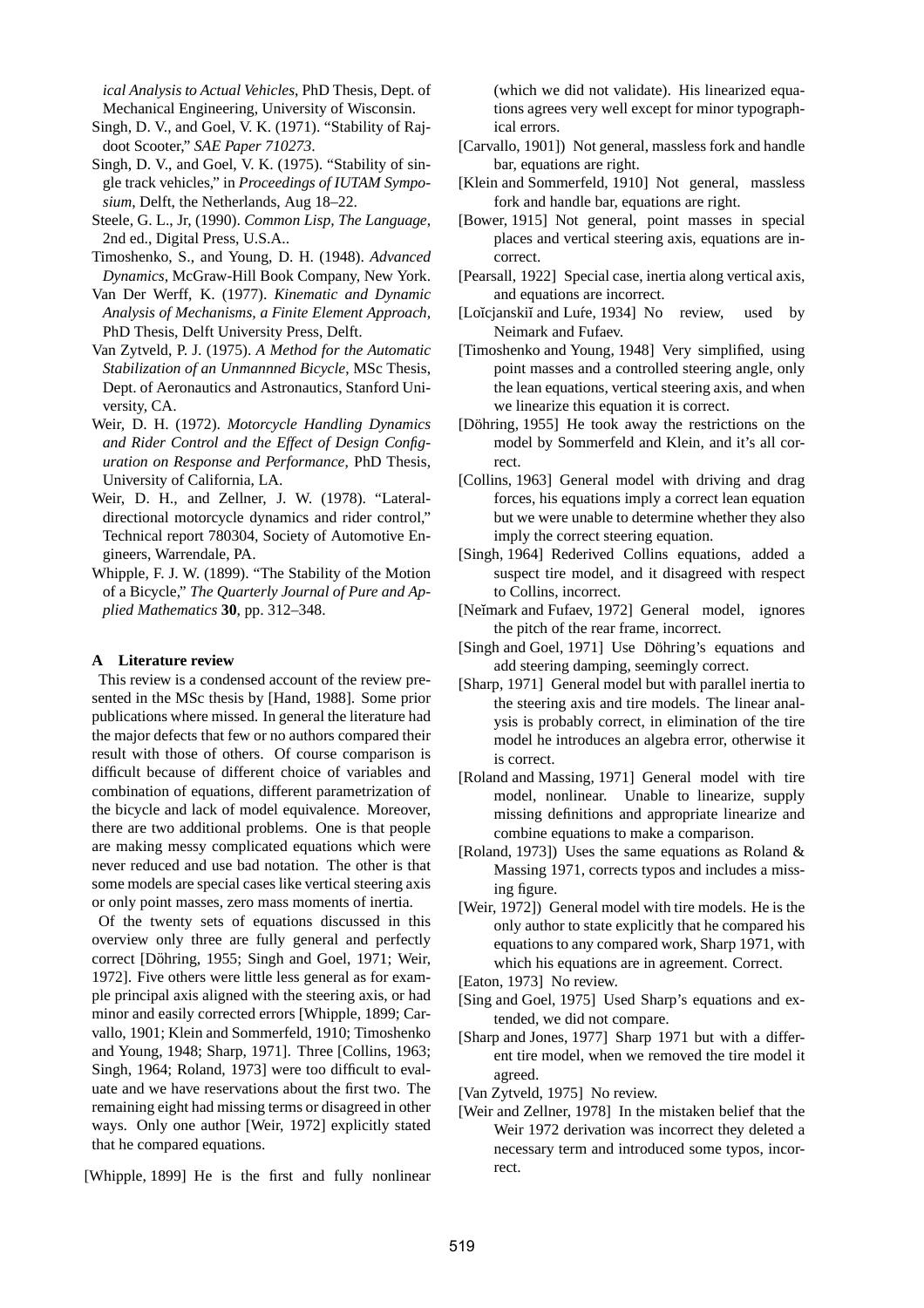

Figure 5. Sketch of the bicycle model for SPACAR input together with node numbers, with straight arrows for positions, curved arrows for orientations, and element numbers encircled.

- [Gobas, 1978]) General model, added forward acceleration but the steering equation does not agree, incorrect.
- [Adiele, 1979] General model with tires, nonlinear, we linearized, they are incorrect.

[Psiaki, 1979] No review.

[Lowel and McKell, 1982] Very specialist model, point masses and no front mass, vertical axis and its incorrect.

[Maers, 1988] No review.

### **B SPACAR Input**

The sketch of this model is shown in Figure 5.

| *       | benchmark1, linearized equations of motion |                     |                                     |                |                |              |         |          |  |
|---------|--------------------------------------------|---------------------|-------------------------------------|----------------|----------------|--------------|---------|----------|--|
| *       | elements                                   |                     |                                     |                |                |              |         |          |  |
| hinge   |                                            | 1                   | 2                                   | 5              |                | 0            | 0       | 1        |  |
| hinge   |                                            | 2                   | 5                                   | 6              |                | $\mathbf{1}$ | 0       | $\Omega$ |  |
| hinge   |                                            | 3                   | 6                                   | $\overline{4}$ |                | 0            | $-1$    | 0        |  |
| hinge   |                                            | $\overline{4}$      | 4                                   | 8              |                | 0            | $-1$    | 0        |  |
| wheel   |                                            | 5                   | 7                                   | 8              | 9              | 0            | $-1$    | 0        |  |
|         | pinbody 6                                  |                     | $\mathbf{1}$                        | $\overline{2}$ | 9              |              |         |          |  |
|         | pinbody                                    | 7                   | 3                                   | $\overline{4}$ | 7              |              |         |          |  |
|         | pinbody                                    | 8                   | 3                                   | $\overline{4}$ | 10             |              |         |          |  |
| hinge   |                                            | 9                   | $\overline{4}$                      | 11             |                | $\mathbf{1}$ | 0       | 3        |  |
|         | pinbody                                    | 10                  | 10                                  | 11             | 12             |              |         |          |  |
|         | pinbody 11                                 |                     | 10                                  | 11             | 13             |              |         |          |  |
| hinge   |                                            | 12                  | 11                                  | 14             |                |              | $0 - 1$ | 0        |  |
| wheel   |                                            | 13                  |                                     | 13 14          | 15             | 0            | $-1$    | 0        |  |
| *       | nodes                                      |                     |                                     |                |                |              |         |          |  |
| X       | 1<br>0                                     |                     | 0<br>0                              |                |                |              |         |          |  |
| X       | 3                                          | 0.3                 | $\mathsf 0$                         | $-0.9$         |                |              |         |          |  |
| X       | 7<br>0                                     |                     | 0                                   | $-0.3$         |                |              |         |          |  |
| X       | 9<br>0                                     |                     | 0<br>0                              |                |                |              |         |          |  |
| 10<br>X |                                            | 0.8                 | 0                                   | $-0.9$         |                |              |         |          |  |
| 12<br>X | 0.9                                        |                     | 0                                   | $-0.7$         |                |              |         |          |  |
| 13<br>X |                                            | 1.02                | $\mathbf 0$                         | $-0.35$        |                |              |         |          |  |
| 15<br>X |                                            | 1.02                | $\mathbf 0$<br>$\Omega$             |                |                |              |         |          |  |
| *       | boundary conditions                        |                     |                                     |                |                |              |         |          |  |
| fix     |                                            | $\mathbf 1$         | $\overline{2}$<br>$\mathbf{1}$<br>3 |                |                |              |         |          |  |
| fix     |                                            | 2<br>$\mathbf{1}$   | $\overline{a}$                      | 34             |                |              |         |          |  |
| rlse    |                                            | 1<br>$\mathbf{1}$   |                                     |                |                |              |         |          |  |
| line    |                                            | 1<br>2              |                                     |                |                |              |         |          |  |
| rlse    |                                            | 3<br>1              |                                     |                |                |              |         |          |  |
|         | inpute                                     | $\mathbf{1}$<br>4   |                                     |                |                |              |         |          |  |
| enhc    |                                            | $\overline{4}$<br>5 | 6                                   |                | 1              |              |         |          |  |
| enhc    |                                            | 5<br>5              | 6                                   |                | $\overline{2}$ |              |         |          |  |
|         |                                            |                     |                                     |                |                |              |         |          |  |

```
rlse 6 1 2 3
line 9 1
rlse 12 1
enhc 13 4 1 1
enhc 13 5 12 1
* mass & stiffness
mass 3 85
mass 4 9.2 0 2.4 11 0 2.8<br>mass 7 2
mass 7 2
mass 8 0.06 0 0 0.12 0 0.06
mass 11 0.0546 0 -0.0162 0.06 0 0.0114
mass 12 4
mass 13 \quad 3mass 14 0.14 0 0 0.28 0 0.14
* applied force, take g=9.81
force 3 0 0 833.85
force 7 0 0 19.62
force 12 0 0 39.24
force 13 0 0 29.43
* initial conditions and settings
ed 4 1 1.0
epskin 1e-6
epsint 1e-5
epsind 1e-5
timestep 1 1e-5
hmax 0.01
end
eof
```
#### **C AutoSim Input**

```
ile fiets.lsp, with the benchmark1 model.
;; Set up preliminaries:
(reset)
(si)(add-gravity :direction [nz] :gees g)<br>(set-names g "Acceleration of gravity" )
(set-names g "Acceleration of gravity")<br>
(set-defaults g 9.81); this value is used in the benchmark,<br>
\therefore The name of the model is set to the string "fiets"<br>
(3.62 \times 10^{-4} \text{ m}) and \therefore though g is a little smaller.<br>
%; frame has a rolling (rotational about a longitudinal<br>
i axis) degree of freedom.<br>
( add-body rollirame 'moving rolling reference frame"<br>
:parent yawframe :body-rotation-axes (x)<br>
:parent-rotation-axis x :reference-axi
: inertia-matrix 0 )<br>
: Add the rear frame of the bicycle. The rear frame has a<br>
:: pitching (rotation about the local lateral y-axis of the<br>
:: frame) degree of freedom.<br>
(add-body rear :name "rear frame" :parent rollfram
Rrw "Rear wheel radius"<br>
hb "Longitudinal distance to the c.o.m. of the rear frame"<br>
hb "Longitudinal distance to the c.o.m. of the rear frame"<br>
Mr "Mass of the rear frame"<br>
Irxx "Longitudinal moment of inertia of the rear
( set-names
Mrw "mass of the rear wheel"
irwx "rear wheel in-plane moment of inertia" )<br>(set-defaults Mrw 2.0 irwx 0.06)<br>;; Now we proceed with the front frame.<br>;; Define the steering and reference axes of the front frame:
;; Add in the front frame: define some points
( add-point head :name "steering head point B" :body n
:coordinates (xcohead 0 zcohead) )
( add-point frontcmpoint :name "c.o.m. of the front frame"
:body n :coordinates (xfcm 0 zfcm) )
( set-names
```